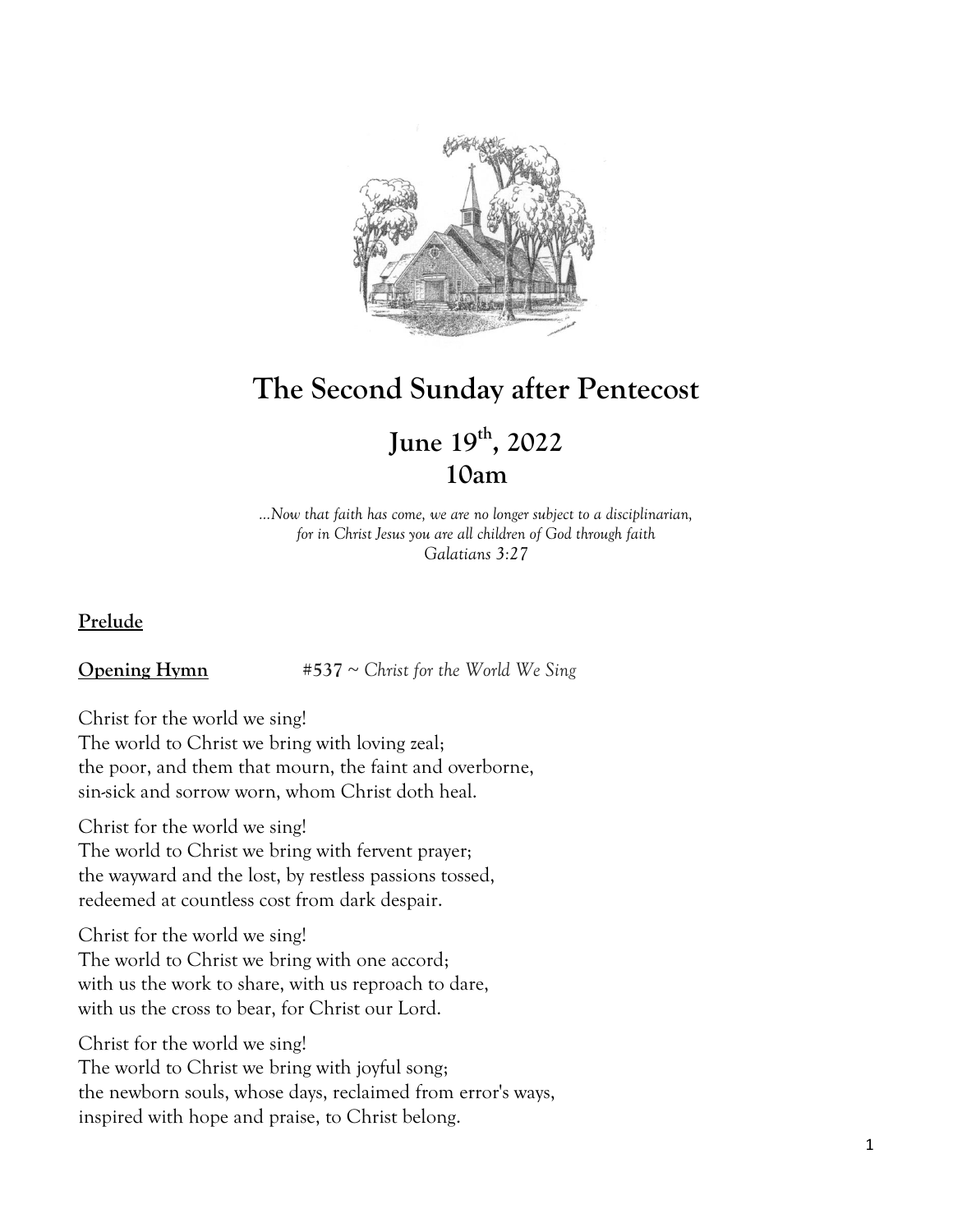**Leader:** Daughters and sons of God, why are you here?

- **People: We have gathered on the seventh day to march around the walls of hate: Hear the tramping of our feet! Hear the blaring of our trumpets! Hear the ringing of our hammers! Hear the shouting of our voices! O walls, tumble down!**
- **All: This world is one! No wall can divide us; no wall shall stand! With Christ as our peace, and God as our power, all walls shall crumble before us!**

**The Gloria 1982 Hymnal S 280**

**Glory to God in the highest, and peace to his people on earth, Lord God, heavenly King, almighty God and Father, we worship you, we give you thanks, we praise you for your glory. Lord Jesus Christ, only Son of the Father, Lord God, Lamb of God, you take away the sin of the world: have mercy on us; you are seated at the right hand of the Father: receive our prayer. For you alone are the Holy One, you alone are the Lord, you alone are the Most High, Jesus Christ, with the Holy Spirit, in the Glory of God the Father. Amen.** 

# **The Collect**

O Lord, make us have perpetual love and reverence for your holy Name, for you never fail to help and govern those whom you have set upon the sure foundation of your loving-kindness; through Jesus Christ our Lord, who lives and reigns with you and the Holy Spirit, one God, for ever and ever. Amen.

# **Old Testament**

#### **1 Kings 19:1-4, (5-7), 8-15a**

Ahab told Jezebel all that Elijah had done, and how he had killed all the prophets with the sword. Then Jezebel sent a messenger to Elijah, saying, "So may the gods do to me, and more also, if I do not make your life like the life of one of them by this time tomorrow." Then he was afraid; he got up and fled for his life, and came to Beer-sheba, which belongs to Judah; he left his servant there.

But he himself went a day's journey into the wilderness and came and sat down under a solitary broom tree. He asked that he might die: "It is enough; now, O LORD, take away my life, for I am no better than my ancestors." Then he lay down under the broom tree and fell asleep. Suddenly an angel touched him and said to him, "Get up and eat." He looked, and there at his head was a cake baked on hot stones, and a jar of water. He ate and drank and lay down again. The angel of the LORD came a second time, touched him, and said, "Get up and eat, otherwise the journey will be too much for you." He got up and ate and drank; then he went in the strength of that food forty days and forty nights to Horeb the mount of God. At that place he came to a cave and spent the night there.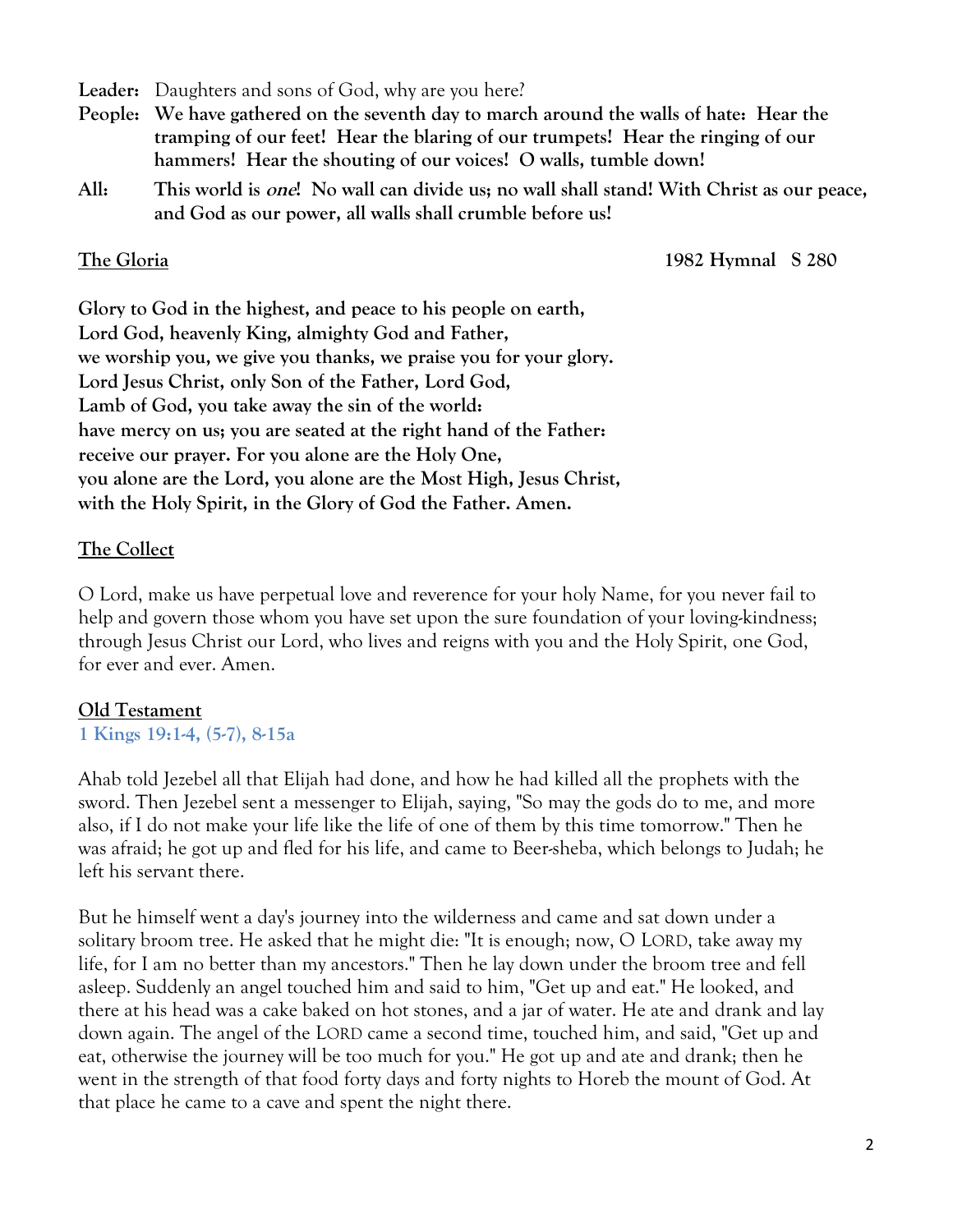Then the word of the LORD came to him, saying, "What are you doing here, Elijah?" He answered, "I have been very zealous for the LORD, the God of hosts; for the Israelites have forsaken your covenant, thrown down your altars, and killed your prophets with the sword. I alone am left, and they are seeking my life, to take it away."

He said, "Go out and stand on the mountain before the LORD, for the LORD is about to pass by." Now there was a great wind, so strong that it was splitting mountains and breaking rocks in pieces before the LORD, but the LORD was not in the wind; and after the wind an earthquake, but the LORD was not in the earthquake; and after the earthquake a fire, but the LORD was not in the fire; and after the fire a sound of sheer silence. When Elijah heard it, he wrapped his face in his mantle and went out and stood at the entrance of the cave. Then there came a voice to him that said, "What are you doing here, Elijah?" He answered, "I have been very zealous for the LORD, the God of hosts; for the Israelites have forsaken your covenant, thrown down your altars, and killed your prophets with the sword. I alone am left, and they are seeking my life, to take it away." Then the LORD said to him, "Go, return on your way to the wilderness of Damascus."

# **The Psalm**

#### **Psalm 42 Quemadmodum**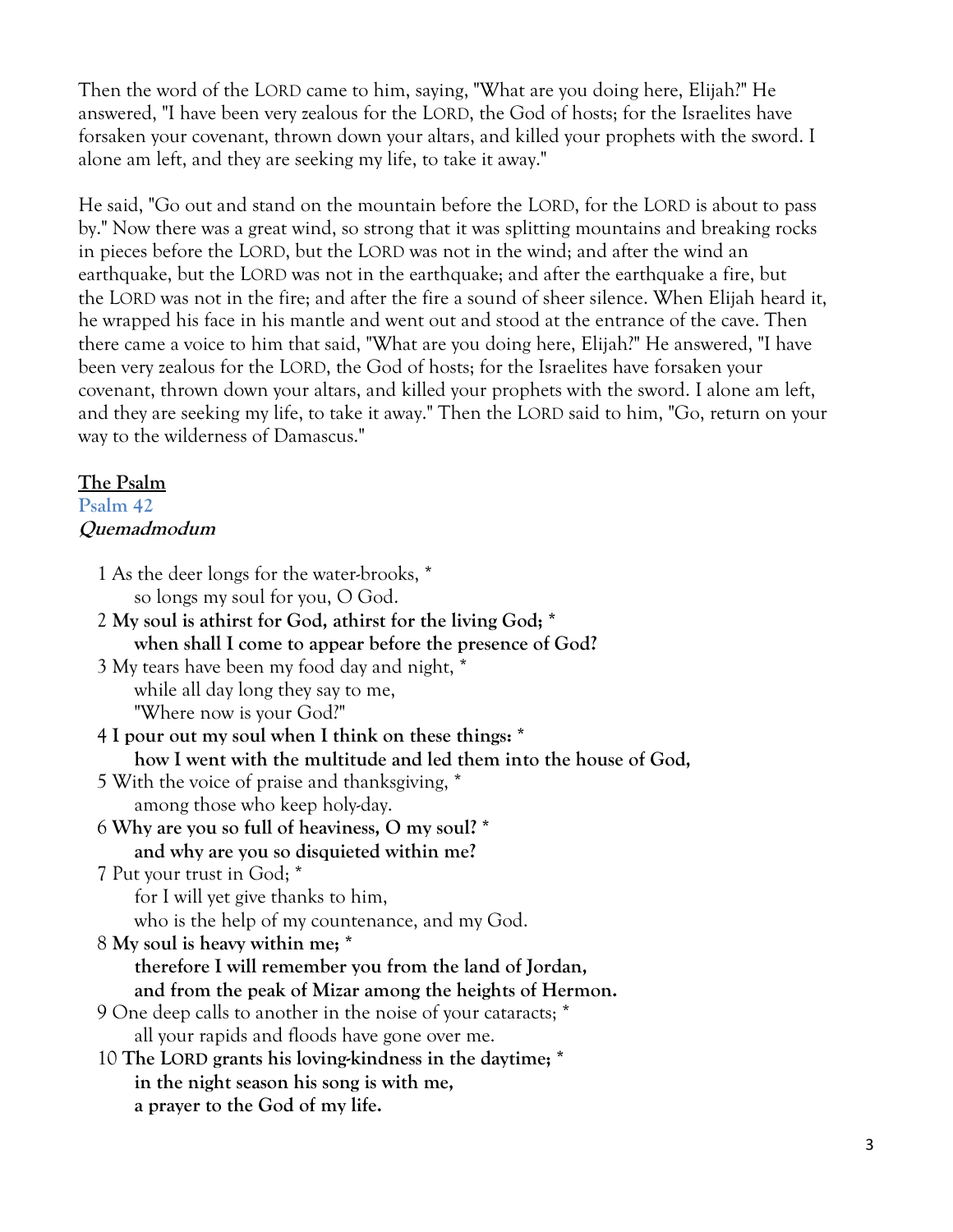11 I will say to the God of my strength, "Why have you forgotten me? \* and why do I go so heavily while the enemy oppresses me?"

- 12 **While my bones are being broken, \* my enemies mock me to my face;**
- 13 All day long they mock me \* and say to me, "Where now is your God?"
- 14 **Why are you so full of heaviness, O my soul? \* and why are you so disquieted within me?**
- 15 Put your trust in God; \* for I will yet give thanks to him, who is the help of my countenance, and my God.

# **The Epistle**

**Galatians 3:23-29**

Now before faith came, we were imprisoned and guarded under the law until faith would be revealed. Therefore the law was our disciplinarian until Christ came, so that we might be justified by faith. But now that faith has come, we are no longer subject to a disciplinarian, for in Christ Jesus you are all children of God through faith. As many of you as were baptized into Christ have clothed yourselves with Christ. There is no longer Jew or Greek, there is no longer slave or free, there is no longer male and female; for all of you are one in Christ Jesus. And if you belong to Christ, then you are Abraham's offspring, heirs according to the promise.

**Gospel Hymn** #**609** ~ *Where Cross the Crowded Ways of Life* (verses 1-3)

Where cross the crowded ways of life, where sound the cries of race and clan, above the noise of selfish strife, we hear thy voice, O Son of Man.

In haunts of wretchedness and need, on shadowed thresholds dark with fears, from paths where hide the lures of greed, we catch the vision of thy tears.

The cup of water given for thee still holds the freshness of thy grace; yet long these multitudes to see the true compassion of thy face.

**The Gospel Luke 8:26-39**

Jesus and his disciples arrived at the country of the Gerasenes, which is opposite Galilee. As he stepped out on land, a man of the city who had demons met him. For a long time he had worn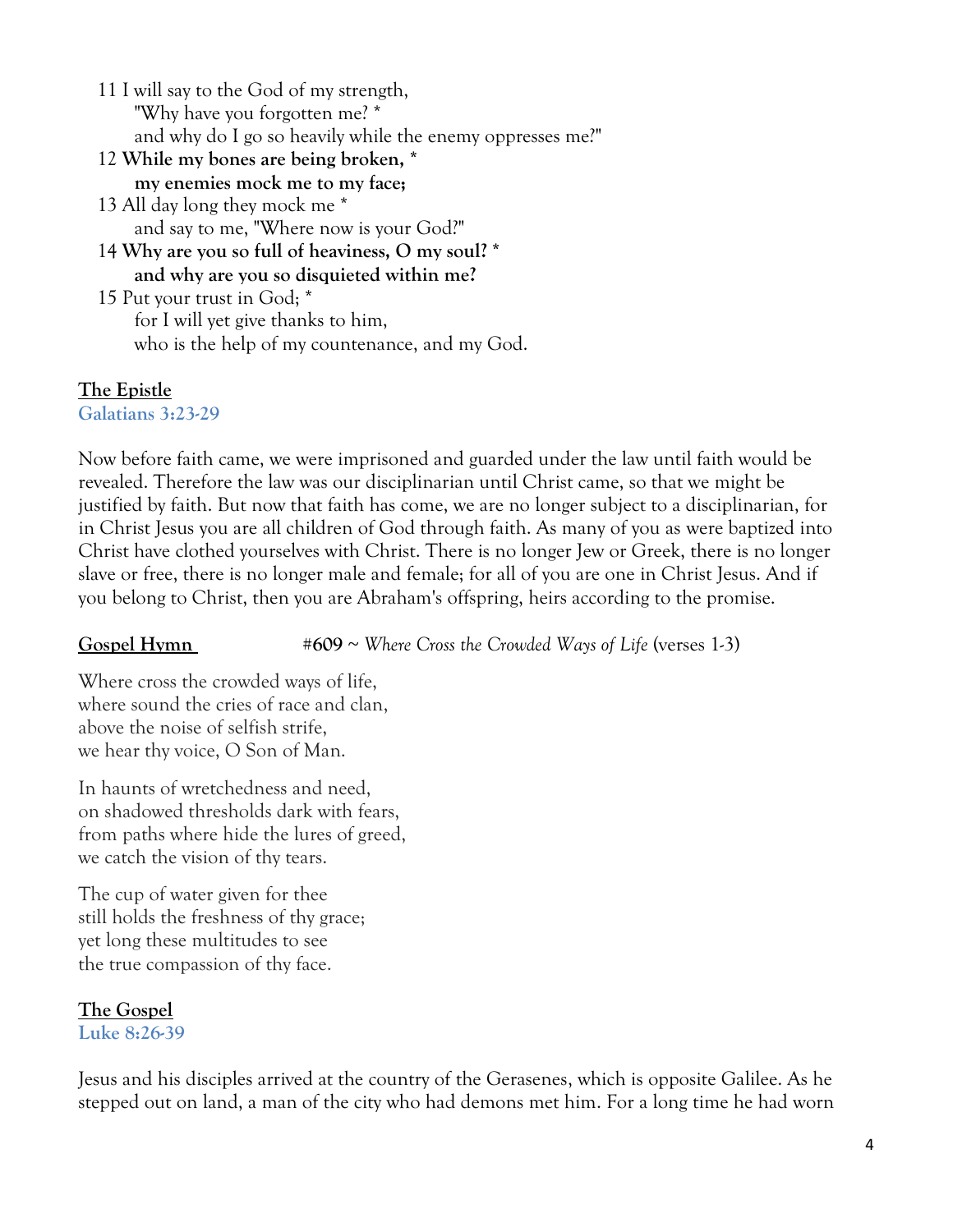no clothes, and he did not live in a house but in the tombs. When he saw Jesus, he fell down before him and shouted at the top of his voice, "What have you to do with me, Jesus, Son of the Most High God? I beg you, do not torment me" – for Jesus had commanded the unclean spirit to come out of the man. (For many times it had seized him; he was kept under guard and bound with chains and shackles, but he would break the bonds and be driven by the demon into the wilds.) Jesus then asked him, "What is your name?" He said, "Legion"; for many demons had entered him. They begged him not to order them to go back into the abyss.

Now there on the hillside a large herd of swine was feeding; and the demons begged Jesus to let them enter these. So he gave them permission. Then the demons came out of the man and entered the swine, and the herd rushed down the steep bank into the lake and was drowned.

When the swineherds saw what had happened, they ran off and told it in the city and in the country. Then people came out to see what had happened, and when they came to Jesus, they found the man from whom the demons had gone sitting at the feet of Jesus, clothed and in his right mind. And they were afraid. Those who had seen it told them how the one who had been possessed by demons had been healed. Then all the people of the surrounding country of the Gerasenes asked Jesus to leave them; for they were seized with great fear. So he got into the boat and returned. The man from whom the demons had gone begged that he might be with him; but Jesus sent him away, saying, "Return to your home, and declare how much God has done for you." So he went away, proclaiming throughout the city how much Jesus had done for him.

**The Sermon The Rev. John Beach**

## **The Nicene Creed**

**We believe in one God, the Father, the Almighty, maker of heaven and earth, of all that is, seen and unseen.** 

**We believe in one Lord, Jesus Christ, the only Son of God, eternally begotten of the Father, God from God, Light from Light, true God from true God, begotten, not made, of one Being with the Father. Through him all things were made. For us and for our salvation he came down from heaven: by the power of the Holy Spirit he became incarnate from the Virgin Mary, and was made man. For our sake he was crucified under Pontius Pilate; he suffered death and was buried. On the third day he rose again in accordance with the Scriptures; he ascended into heaven and is seated at the right hand of the Father. He will come again in glory to judge the living and the dead, and his kingdom will have no end.** 

**We believe in the Holy Spirit, the Lord, the giver of life, who proceeds from the Father and the Son. With the Father and the Son he is worshiped and glorified. He has spoken through the Prophets. We believe in one holy catholic and apostolic Church. We acknowledge one baptism for the forgiveness of sins. We look for the resurrection of the dead, and the life of the world to come. Amen.**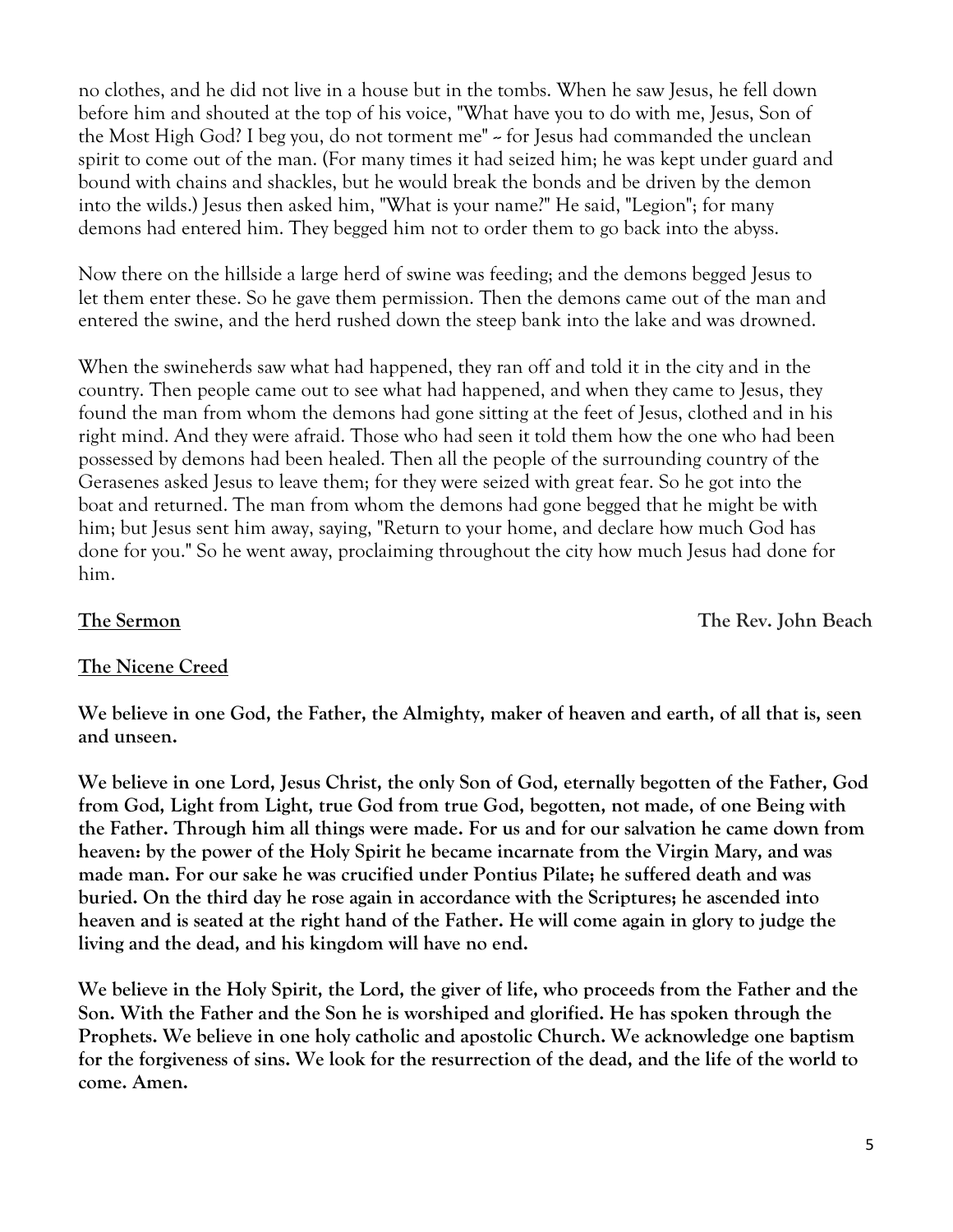## **Prayers of the People**

We pray now for the world; the church, people of faith, and those who live in want, saying, God of all goodness, hear our prayer.

God of kings, prophets, children, and all who are in need, we give you thanks for the breath of life you pour into the living and into us all when we are in trouble. Bless your world in times of struggle and days of rejoicing. Make us one with you and one another. God of all goodness, **hear our prayer.**

We thank you for the care of the earth, especially for rain and sun, for the flowers that give food to bees, for the St. John's Community Garden, for fish in all their shapes and colors, and for the shelter we find underneath your trees. Let all creation praise your name. God of all goodness, **hear our prayer.**

We pray for the church, that fellowship in this congregation, and in the families of faith in all the lands, give us both comfort and challenge. Teach us to give thanks for insights new to us. Make us able to rejoice with people of other faiths that Christians, Jews, Buddhists, Hindus, Muslims, and others may speak kindly of one another. God of all goodness, **hear our prayer.**

We pray for people everywhere to take courage, especially this day the people of Ukraine and the United States who face uncertain futures. God of all goodness, **hear our prayer.**

For widows, widowers, divorced parents, children, orphans, all who live alone, families of origin, and families formed by friendship, that they find love in community and comfort in you. God of all goodness, **hear our prayer.**

For all in any need: those enduring cancer treatments, those awaiting and recovering from surgery, those reshaping their lives from tornadoes, fires and floods; for people who have no food, no work, no self-respect, for those we name now aloud in our hearts… God of all goodness, **hear our prayer.**

For all those needs still unnamed but placed before you now, either silently or aloud*… (a time of silence is kept)*  God of all goodness, **hear our prayer.**

We place into your safekeeping all for which we pray, trusting that in your wisdom, the needs of all people will be net, through Jesus Christ our Lord. **Amen.**

Trusting in the mercy of God, let us confess our sins to God and to one another.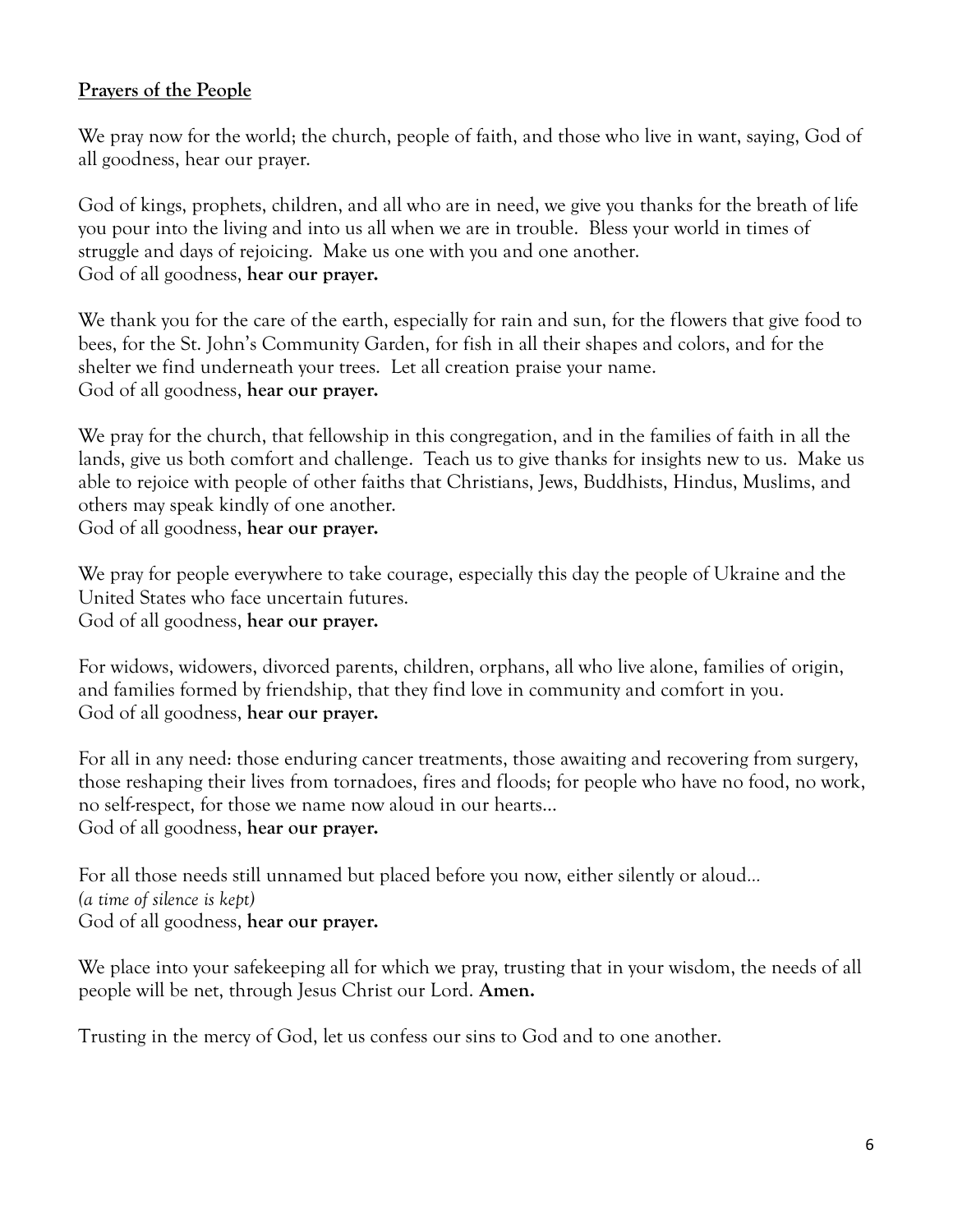*Silence*

# *Minister and People*

Most merciful God, we confess that we have sinned against you in thought, word, and deed, by what we have done, and by what we have left undone. We have not loved you with our whole heart; we have not loved our neighbors as ourselves. We are truly sorry and we humbly repent. For the sake of your Son Jesus Christ, have mercy on us and forgive us; that we may delight in your will, and walk in your ways, to the glory of your Name. Amen.

# *The Priest, stands*

You belong to Christ and are heirs of the promise of freedom. In fuss assurance of justification by grace through faith by the authority of God's beloved Son, I declare to you the absolute forgiveness of all your sins. In the name of the blessed Trinity, One God. *Amen.*

# **The Peace**

*Officiant* The peace of the Lord be always with you. *People* **And also with you.**

## **Invitation to the Offering**

Jesus sends his disciples into the world to bless all by his grace. With God's love, in the Holy Spirit, let us make this our offering to God.

# **The Holy Communion**

# **Offertory Hymn** #**707** ~ *Take my Life and Let it Be*

Take my life, and let it be consecrated, Lord, to thee; take my moments and my days, let them flow in ceaseless praise.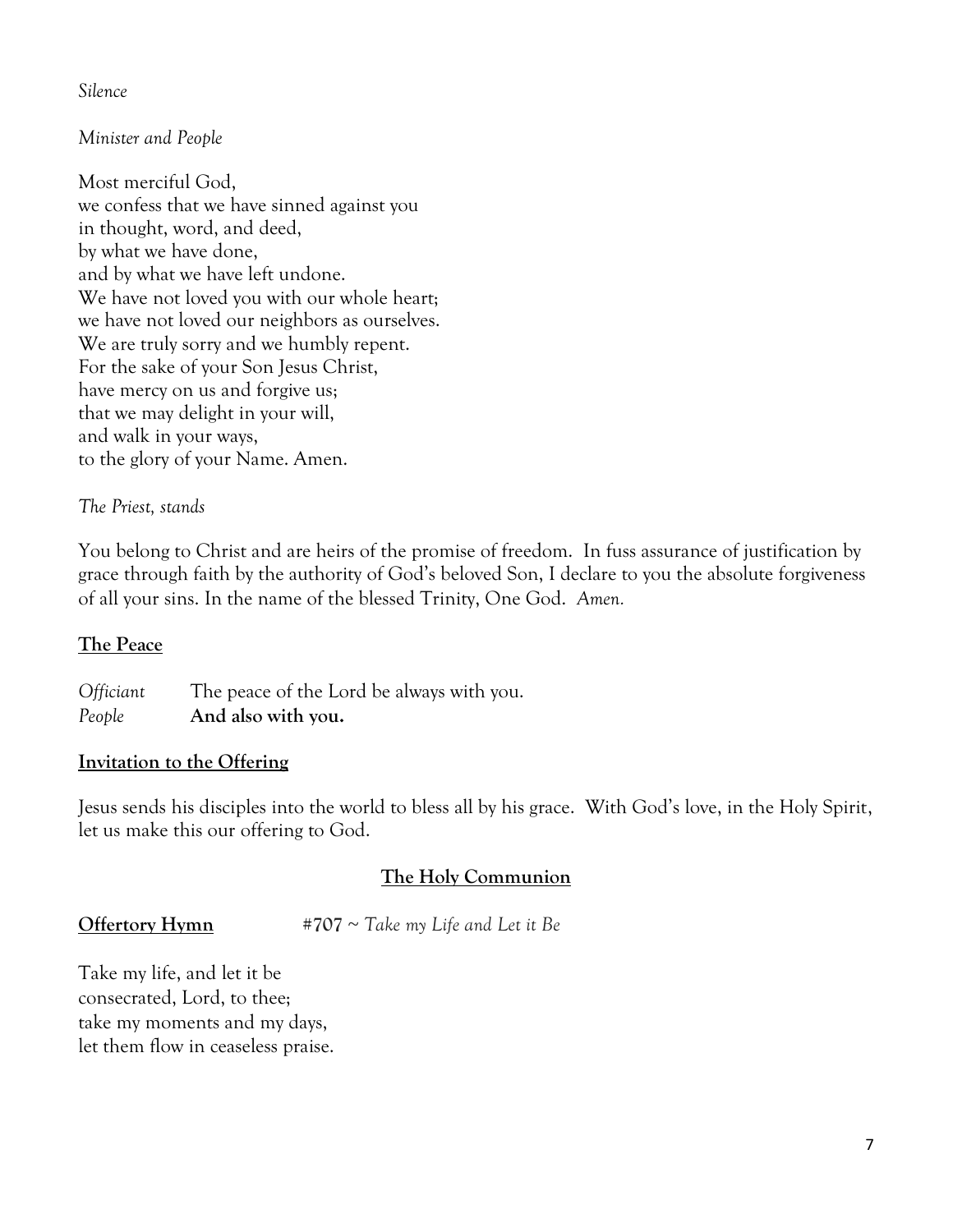Take my hands, and let them move at the impulse of thy love; take my heart, it is thine own, it shall be thy royal throne.

Take my voice, and let me sing always, only, for my King; take my intellect, and use every power as thou shalt choose.

Take my will, and make it thine; it shall be no longer mine. Take myself, and I will be ever, only, all for thee.

**Doxology 1982 Hymnal** #**380** vs. 3 only

**Praise God, from whom all blessings flow; Praise Him, all creatures here below; Praise Him above, ye heavenly host; Praise Father, Son and Holy Ghost. Amen.** 

Living God, receive all we offer you this day. Grant that hearing your word and responding to your Spirit, we may share in your divine life. We ask this in the name of Jesus Christ the Lord.

The Lord be with you. *And also with you.*

Lift up your hearts. *We lift them to the Lord.*

Let us give thanks to the Lord our God. *It is right to give him thanks and praise.*

*Then, facing the Holy Table, the Officiant proceeds*

God of all power, Ruler of the Universe, you are worthy of glory and praise. *Glory to you for ever and ever.*

At your command all things came to be: the vast expanse of interstellar space, galaxies, suns, the planets in their courses, and this fragile earth, our island home. *By your will they were created and have their being.*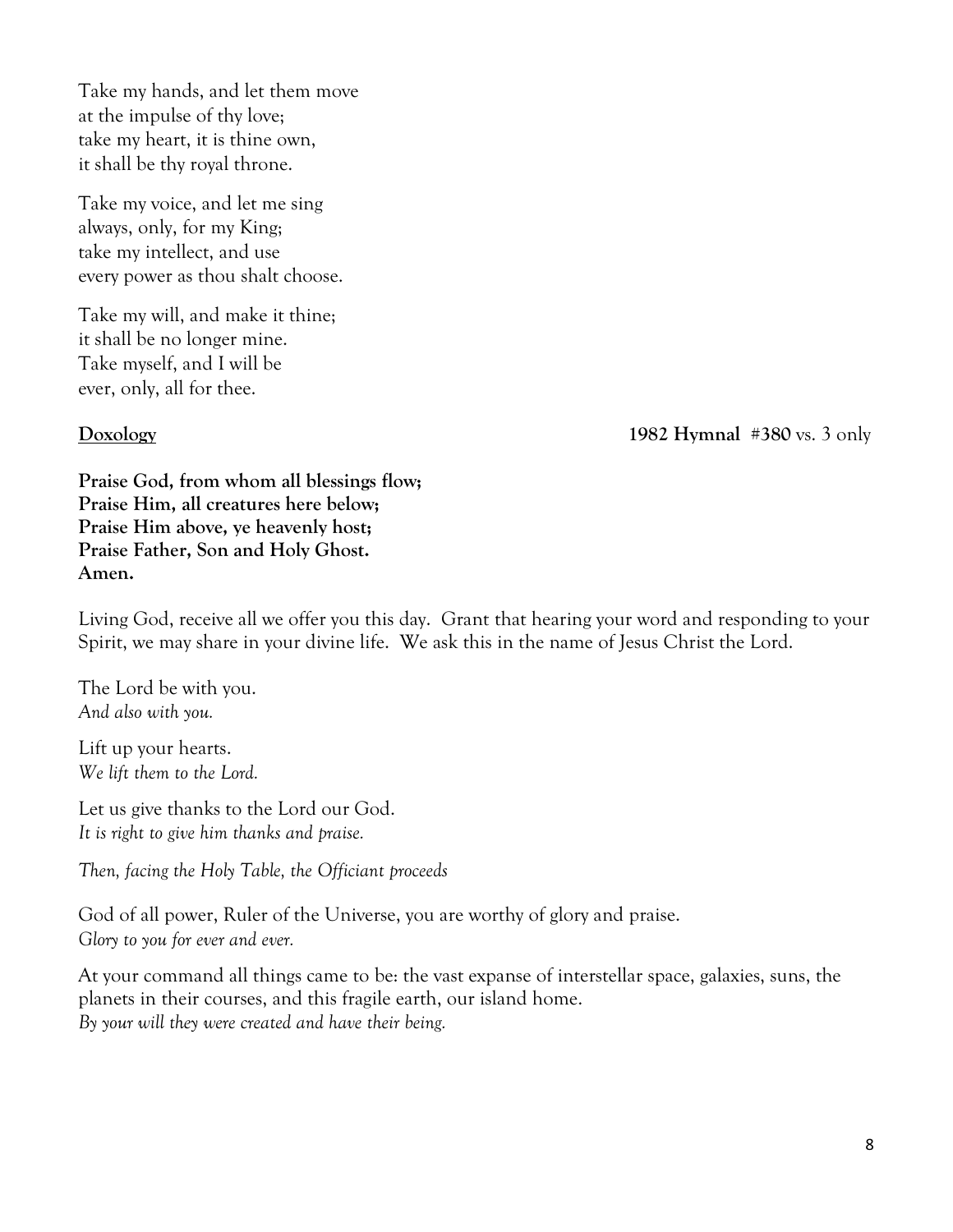From the primal elements you brought forth the human race, and blessed us with memory, reason, and skill. You made us the rulers of creation. But we turned against you, and betrayed your trust; and we turned against one another.

*Have mercy, Lord, for we are sinners in your sight.*

Again and again, you called us to return. Through prophets and sages you revealed your righteous Law. And in the fullness of time you sent your only Son, born of a woman, to fulfill your Law, to open for us the way of freedom and peace.

*By his blood, he reconciled us. By his wounds, we are healed.*

And therefore we praise you, joining with the heavenly chorus, with prophets, apostles, and martyrs, and with all those in every generation who have looked to you in hope, to proclaim with them your glory, in their unending hymn:

*Minister and People*

**Holy, Holy, Holy Lord, God of power and might, heaven and earth are full of your glory. Hosanna in the highest. Blessed is he who comes in the name of the Lord. Hosanna in the highest.**

*The Officiant continues*

And so, Father, we who have been redeemed by him, and made a new people by water and the Spirit, now bring before you these gifts. Sanctify them by your Holy Spirit to be the Body and Blood of Jesus Christ our Lord.

On the night he was betrayed he took bread, said the blessing, broke the bread, and gave it to his friends, and said, "Take, eat: This is my Body, which is given for you. Do this for the remembrance of me."

After supper, he took the cup of wine, gave thanks, and said, "Drink this, all of you: This is my Blood of the new Covenant, which is shed for you and for many for the forgiveness of sins. Whenever you drink it, do this for the remembrance of me."

Remembering now his work of redemption, and offering to you this sacrifice of thanksgiving, *We celebrate his death and resurrection, as we await the day of his coming.*

Lord God of our Fathers: God of Abraham, Isaac, and Jacob; God and Father of our Lord Jesus Christ: Open our eyes to see your hand at work in the world about us. Deliver us from the presumption of coming to this Table for solace only, and not for strength; for pardon only, and not for renewal. Let the grace of this Holy Communion make us one body, one spirit in Christ, that we may worthily serve the world in his name.

*Risen Lord, be known to us in the breaking of the Bread.*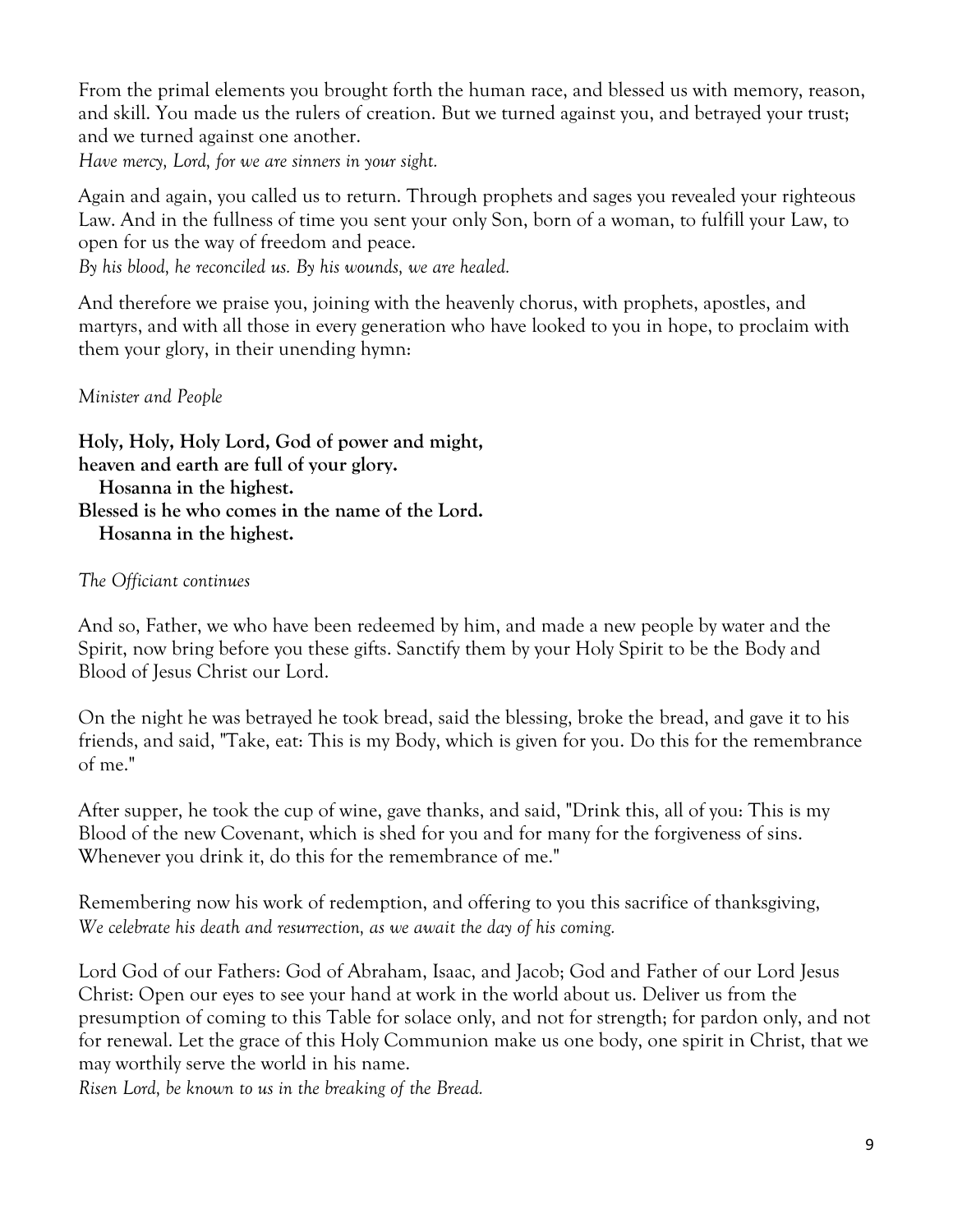Accept these prayers and praises, Father, through Jesus Christ our great High Priest, to whom, with you and the Holy Spirit, your Church gives honor, glory, and worship, from generation to generation. *AMEN.*

And now, as our Savior Christ has taught us, we are bold to say,

# **The Lord's Prayer**

**Our Father, who art in heaven, hallowed be thy Name, thy kingdom come, thy will be done, on earth as it is in heaven. Give us this day our daily bread. And forgive us our trespasses, as we forgive those who trespass against us. And lead us not into temptation, but deliver us from evil. For thine is the kingdom, and the power, and the glory, for ever and ever. Amen.** 

## **The Breaking of the Bread**

*Officiant* Alleluia. Christ our Passover is sacrificed for us. *People* **Therefore, let us keep the feast. Alleluia.**

# **The Invitation to Holy Communion**

*A spiritual communion is a personal devotional that anyone can pray at any time to express their desire to receive Holy Communion at that moment, but in which circumstances impede them from actually receiving Holy Communion.*

*The Officiant invites the following prayer to be said by all.*

My Jesus, I believe that you are truly present in the Blessed Sacrament of the Altar. I love you above all things, and long for you in my soul. Since I cannot receive you in the Sacrament of your Body and Blood, come spiritually into my heart. Cleanse and strengthen me with your grace, Lord Jesus, and let me never be separated from you. May I live in you, and you in me, in this life and in the life to come. Amen.

**Fraction Anthem 1982 Hymnal** #**S 155** ~ *Christ, our Passover*

Alleluia, alleluia, alleluia. Christ our Passover is sacrificed for us; Therefore let us keep the feast. Alleluia, alleluia, alleluia.

*Officiant* The Gifts of God for the People of God. This is God's table, and everyone is welcome here.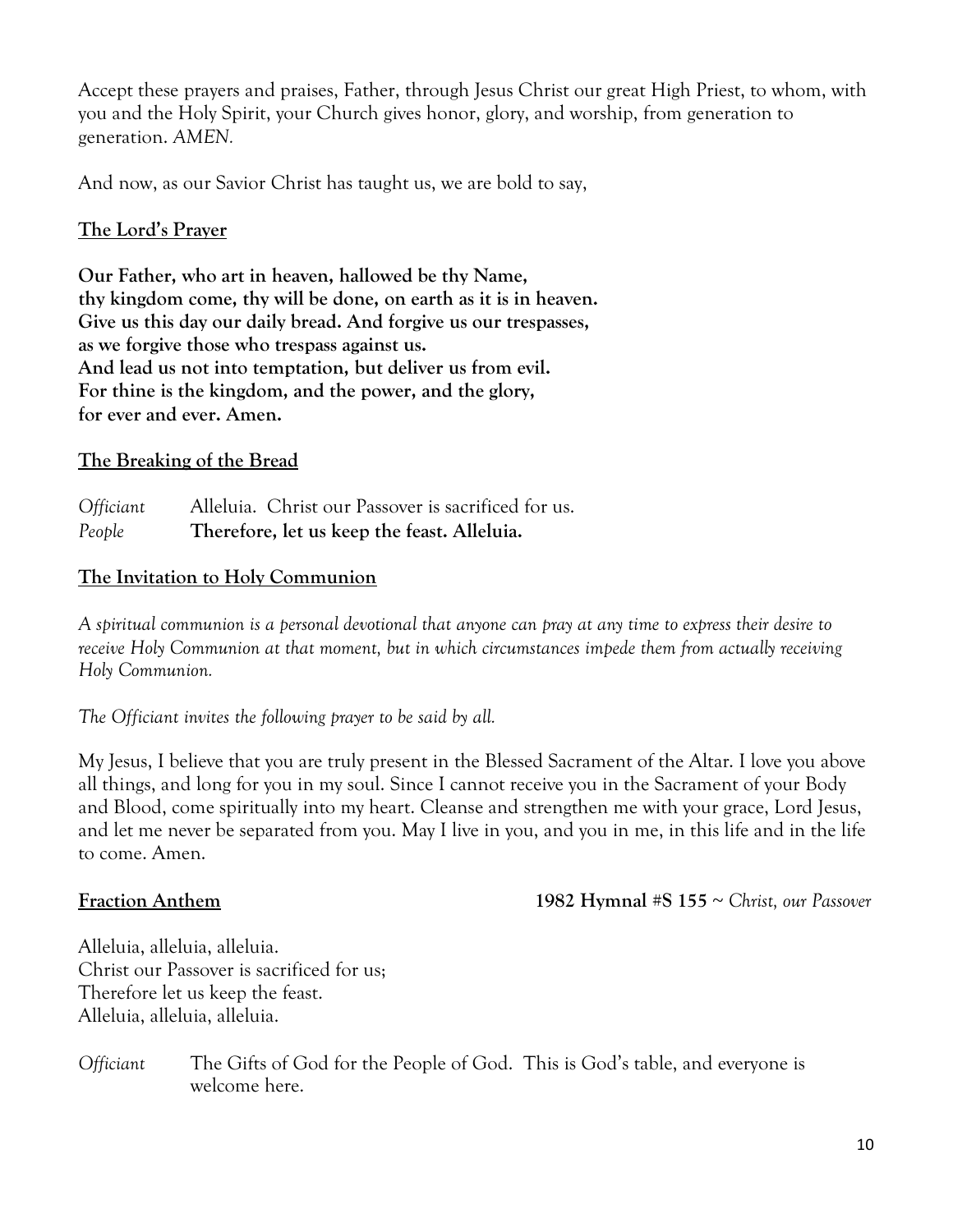# **Distribution of Communion**

## **Communion Anthem**

#### **Post-communion Prayer**

Almighty and eternal God, may we who have received this Eucharist worship you in all we do, and proclaim the glory of your majesty. We ask this in the name of Jesus Christ the Lord.

| Officiant | Let us pray.                                                                                                                                                                                                                                                                                                                                                                        |
|-----------|-------------------------------------------------------------------------------------------------------------------------------------------------------------------------------------------------------------------------------------------------------------------------------------------------------------------------------------------------------------------------------------|
| People    | Eternal God, heavenly Father, you have graciously accepted us as living members of<br>your Son our Savior Jesus Christ, and you have fed us with spiritual food in the<br>Sacrament of his Body and Blood. Send us now into the world in peace, and grant<br>us strength and courage to love and serve you with gladness and singleness of heart;<br>through Christ our Lord. Amen. |

#### **Blessing**

Through baptism you are one with Christ. He will be with you always. Through baptism, you have received the Holy Spirit. She breathes into you new life. Through baptism, you are sealed in the love of God, who will keep you forever.

**Closing Hymn** #**488** ~ *Be Thou my Vision*

Be thou my vision, O Lord of my heart; all else be nought to me, save that thou art thou my best thought, by day or by night, waking or sleeping, thy presence my light.

Be thou my wisdom, and thou my true word; I ever with thee and thou with me, Lord; thou my great Father; thine own may I be; thou in my dwelling, and I one with thee.

High King of heaven, when victory is won, may I reach heaven's joys, bright heaven's Sun! Heart of my heart, whatever befall, still be my vision, O Ruler of all.

## **Dismissal**

| Officiant | Let us go forth in the name of Christ. Alleluia, alleluia. |
|-----------|------------------------------------------------------------|
| People    | Thanks be to God. Alleluia, alleluia.                      |

## **Postlude**